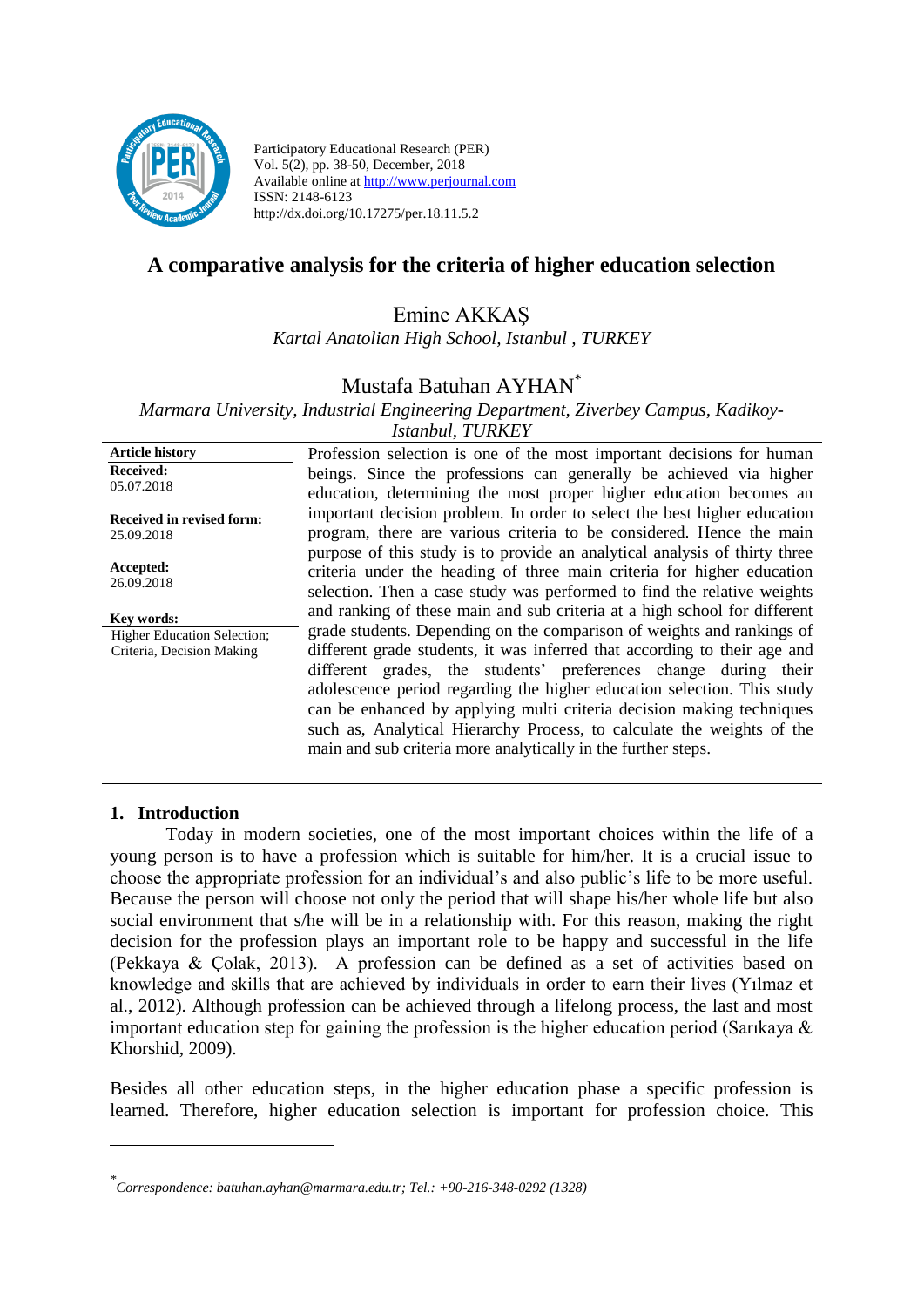selection depends on some factors like personal characteristics, surrounding environment, economic-social status, and high school education (Kılıç & Ayhan, 2011; Sarıkaya & Khorshid, 2009; Çelik & Üzmez, 2014). While the students attending the high school education they may be directed to choose the appropriate profession through right guidance to them over years (Gati & Saka, 1980). Hence they can decide which higher education to attend, in order to gain the best profession for them.

However, the profession choice and associatively higher education selection is complicated. Students should be aware of their expectations, capabilities, and requirements. These are related about with their self-perception of personality (Saunders et al., 2004). Self-perception means that individuals define their own emotions, attitudes, and other internal feelings from observations of their own behaviour (Bem, 1972). However, for teenagers, it is very difficult to have self-perceptions. Also, due to their physical, psychological aspects, and social aspects, their feelings, thoughts, and aims change rapidly during adolescence (İnce & Khorshid, 2015). Since every student has different abilities (Sezer, 2010), their competencies for different professions vary. Therefore it is important to identify and increase their self-perceptions. For this reason students should be asked right questions that they are aware of their abilities. Relevant answers cause to discover their self-perception for students. This may help students to make preliminary preparation to lifelong career decision making process.

On the other side, even though the student knows his/her personal characteristics and information about the job, profession decision process is not completed yet. Because there are many steps like exams and tests that are needed to overcome to reach the desired profession. For example, there is a multiple choice exam for university entrance at the end of high school in Turkish educational system. Each department has a ranking score and for instance, studying medicine, engineering or law requires higher scores than other departments. Even if students know their capabilities, it is not enough in Turkey's educational system to attend for the proper higher education. As a result, it is also necessary to inform the students about the process of the education system in addition to informing them about their abilities (Sarıkaya & Khorshid, 2009).

Therefore the students should know both their capabilities and about the higher education system which will direct them to professions. Being aware of self capabilities is important to determine which criteria are important to select the best higher education. The literature was reviewed for the criteria that should be given importance when choosing a higher education. These criteria were classified in three main groups; University Selection, Profession Selection, and Socio Demographic Features. All possible sub criteria are identified into each main criterion to get more comprehensive results.

The main contributions of this article are in two-folds. Firstly a comprehensive investigation about the three main criteria and their sub criteria for higher education selection was made. Secondly this paper analyzed if there is a difference between the ranking of these main and sub-criteria with respect to different grades of high school students. This comparison enabled us to understand the changes occurring in the feelings and thoughts of adolescences during the high school education. By performing these two contributions, we can both detect the importance criteria for higher education selection and also analyze the changes occurring in the weights of criteria while the students are becoming older. In brief, the purpose of this study is to reveal how the students' preferences about higher education decision change while they are in high school. Based on this inference, the importance of guiding the students for their decision problem will be highlighted. The research sought answers to the following

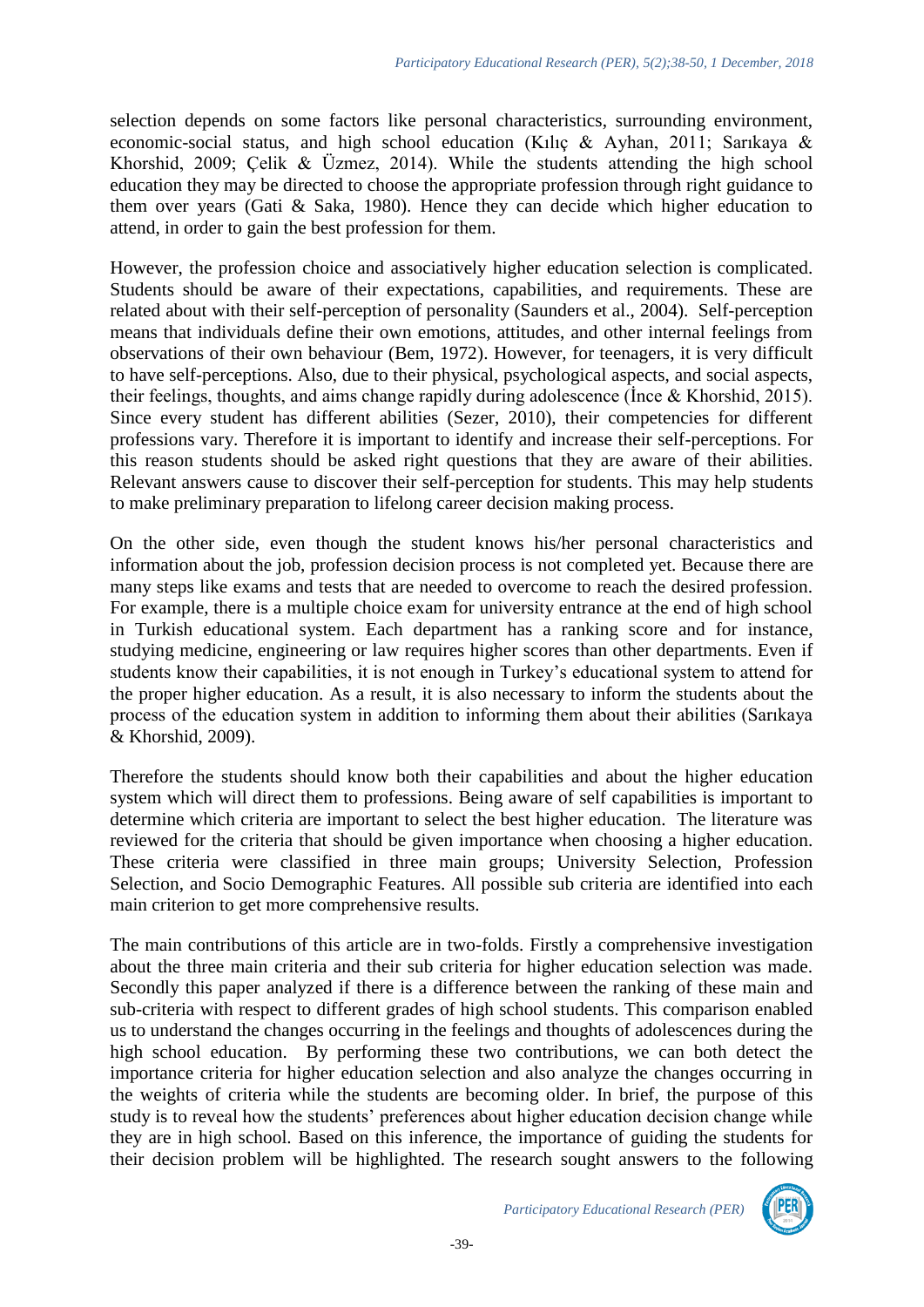questions:

- **(1).** What are the important criteria for higher education selection?
- **(2).** What is the hierarchical structure of higher education selection criteria?
- **(3).** Is there a difference between the weights of criteria among different grades of high school students?

The mapping of the remainder of this paper is as follows. Section 2 presents the methodology of the study including four sub-parts. Section 2.1 cites the relevant literature about criteria of higher education selection process. Section 2.2 lists and explains the Higher Education Selection Criteria including "University Selection", "Profession Selection", and "Socio-Demographic Features". Section 2.3 gives information about the participants of the study. Section 2.4 analyzes the data and reveals the findings of this research study. Section 3 presents the concluding remarks and further studies.

## **2. Methodology**

In order to answer the first research question and determine which criteria are important for the higher education selection, following key words were searched. These are; 'career choice', 'profession selection', 'university selection', 'higher education criteria', 'factors affecting higher education decision'. These key words were searched through 'Science Direct' and 'Google Scholar' e-databases. Although there are many other edatabases to search, this research study was limited with these e-databases which can be extended with others in further forthcoming studies. The search included empirical journal articles and book chapters. In addition, since the research would be performed in Turkey, national journals and conference proceedings published in Turkey were reviewed since 2000. This time interval was selected intentionally because the preferences of the students had changed dramatically due to usage of internet technologies. The findings of literature review were presented at next section chronologically.

### *2.1. Literature Review*

Altun (2000) determined that, nursing students choose nursing profession depending on certain reasons. These reasons are availability of job opportunities, being interested in nursing, parents' request, being a low-scored university department, favourable salary after graduation, comfortable working conditions, easy to study nursing. It is also important that the social prestige of the profession is in a position of honesty and responsibility (Altun, 2000).

Kuzgun (2004) defined that, the profession is the most important source of the person's identity and an area of activity that allows him to be respected, to establish relationships with others, to gain a place in society, and to come in useful in work.

Yanıkkerem et al., (2004) claimed that, choosing a profession is an important decision in an individual's life. When choosing the profession, an individual chooses a certain work and a certain lifestyle. S/he will be successful, productive, and happy on the chosen area of the profession in the direction of her/his talents, interests, and desires. If the individual chooses the profession at random without considering the characteristics, s/he becomes unsuccessful, inefficient, and unhappy. For this reason, when choosing a profession, it should be paid attention to the compatibility between his/her characteristics and the qualifications of the profession.



*Participatory Educational Research (PER)*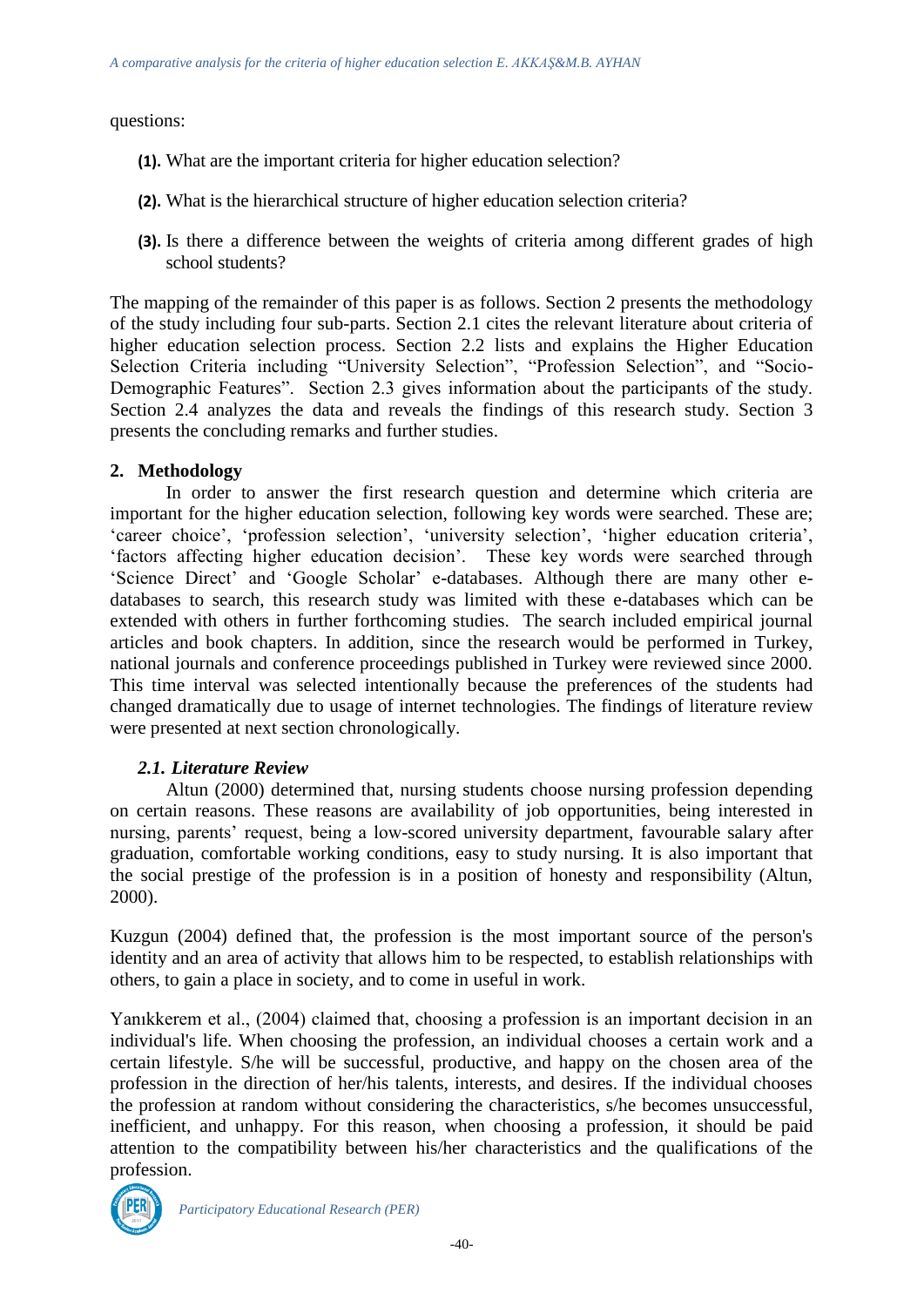Göksu and Güngör (2008) made a research study about university preference ranking. They determined three main criteria which are city, university, and department of university as a result of the questionnaires applied to high school students. Then they determined sub criteria for each of the three main criteria. Sub criteria for city are dormitory opportunities, scholarship, distance to hometown, social life, and costliness of city. Sub criteria for university are age of university, education in university, and social opportunities. Sub criteria for department are being interested in department, business opportunities, financial gain, and popularity of department. Weights of main and sub-criteria were calculated according to Fuzzy Analytical Hierarchy Process (F-AHP) approach. Since F-AHP method is widely used in multi criteria decision making problems, their approach well-fits to the problem of university preference ranking.

Ayhan and Atsay (2011) also studied higher education selection criteria. The hardest decision for a student who graduates from high school is to decide the university. There are many alternatives and all of them have different opportunities. If the student chooses university unsuitable for her/him, perhaps s/he will regret it throughout her/his life. In case of making the right choice, s/he will be happy in the work life. In order to contribute to such a critical decision process with a scientific study, university preference criteria were determined as university, department, scores taken from the higher education entrance exam and city. These criteria were detailed to provide a comparative analysis of how much the high school students were conscious and consistent about their decisions (Ayhan & Atsay, 2011).

Kılıç and Ayhan (2011) mentioned about some more important factors and their importance levels in deciding the university. They grouped these factors in two classes representing the "University Selection Criteria" and "City Selection Criteria". Academic staff, foreign language, foreign connection, scholarship, popularity, and entrance scores criteria were found important for university selection criteria. Cultural and social aspects of city, cost of living conditions, distance to family, and climate conditions criteria were considered important for city of university.

Yılmaz (2012) defined profession as not just a means of making money; but also primarily use of skills, self-actualization, and development. When a person does a job that gives pleasure to him, he does not feel tired; therefore he is not kept in a job stress. That is why, it is necessary to have career consciousness to make a right choice for students, when passing from high school education to university education. However, many of them do not have this consciousness or they cannot reach the necessary and correct data to make a right choice. As one of the misconceptions the Turkish exam system brings, university choice is usually decided according to the score obtained from the higher education entrance exams. As a result of this, many of the students have to study professions that they do not like or are not competent with.

In a recent article, "What comes to mind about career?" was asked to last grade students of a high school. Word of "career" caused different connotations in students and answers were collected under three main criteria. These criteria were determined as economy, status, and vocational/mental. The sub criteria for economy were money, good life, power, and having everything one needs. The sub criteria for status were profession, eminence, and a good job. The sub criteria for vocational/mental were happiness and success. In the same article the reasons that affect the career choice decision were also asked. According to the responses, participants were highly influenced by primarily family, then social media, when making career choices. And according to some participants only personal aims were effective in

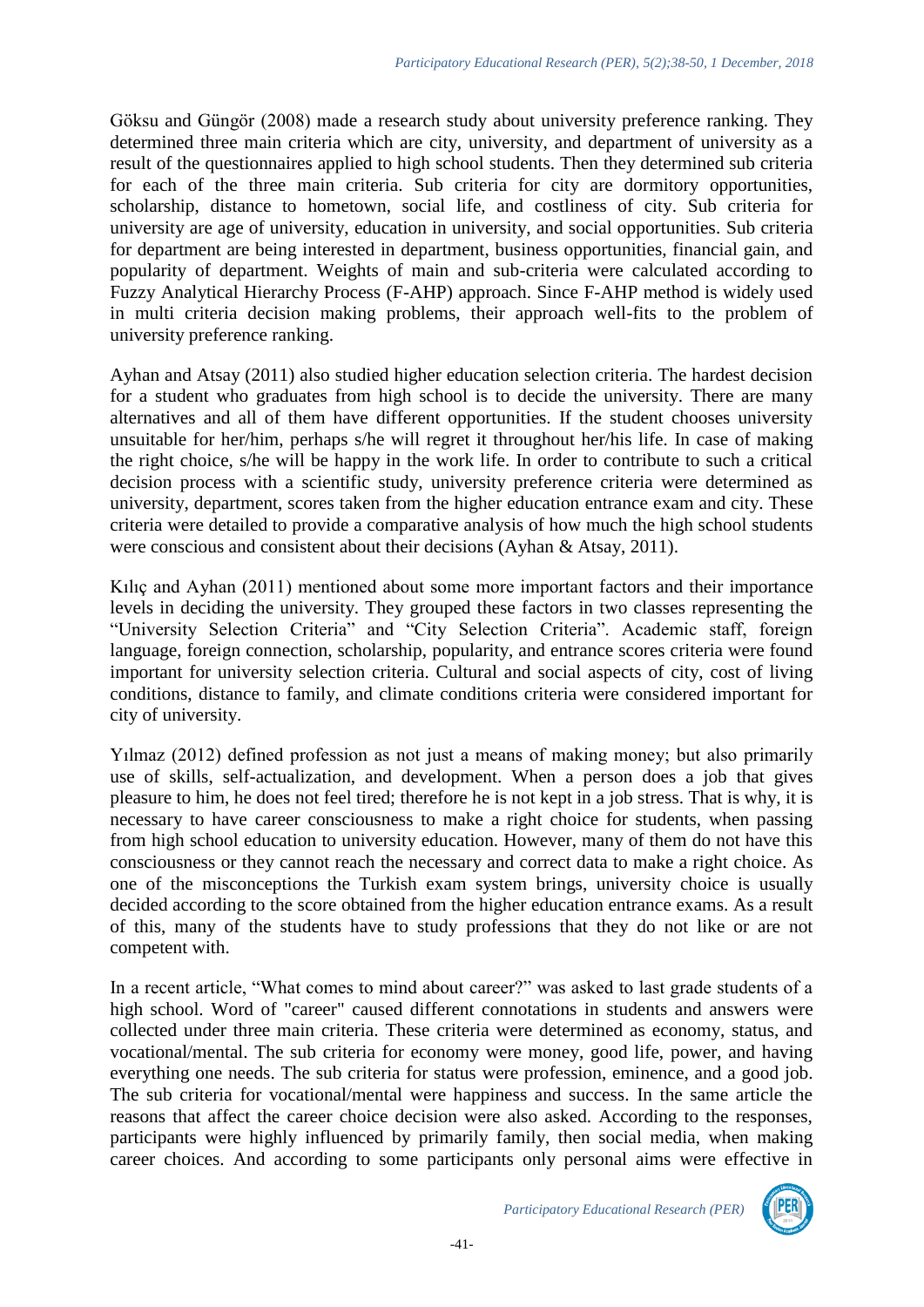career choice (Tanhan & Yılmaz, 2017).

According to the review, there are many different criteria for higher education selection. Also, the articles approach the research area from different point of views. Many of them investigate the criteria for career choice. Some of them analyze the university preferences. Some others focus on the profession selection. However, the higher education selection can be nominated as a comprehensive research area including all aspects of these selection processes.

#### *2.2. Higher Education Selection Criteria*

As a result of literature review, all possible criteria for higher education selection were analyzed. These criteria were collected into three main criteria as; *University Selection*, *Profession Choice,* and *Socio Demographic Features*. Other sub criteria were clustered in these main criteria and they were organized in a hierarchical way as shown in Figure 1, which is also a response to both first and second research questions.



**Figure 1**.Hierarchical Representation of the Higher Education Selection Criteria

As shown in Figure 1, the first main criterion is "University Selection". All possible sub criteria for university selection were determined from literature review. 12 sub criteria were determined. "*University's name/Popularity*" is one of these sub criteria. Some students think that name of university and its reputation is important for employment, so they care for it "*Scholarship opportunities*" of a university is another sub criterion. Because, financial status of some families may not be enough to support children's education. "*State/Private university*" is also an important sub criterion. Because some private universities have high university fees and do not require high points from the university entrance exam. But state universities have low university fees and require high points. Some universities give education in national language and some of them give education in English. So "*Education Language*" is a sub criterion to be considered. Most of the universities allow to "*Taking courses from different departments*". This sub criterion is also important especially for the students who want to be trained in different areas. "*Quota in the university department*" is another sub criterion to be considered. Because if the number of students attending to the courses increase, then it can be hard to focus on and understand the lessons. In today's conditions, most of products in the world is technology-based so "*Technological facilities*" determine future orientations. Students need "*Cultural activities*" to relax in university. Students also give importance to "*Connection with foreign universities*" criterion to be informed about studies of universities in different countries. Some universities can have efficient staff of teachers so "*Academic staff*" criterion may be attractive for university

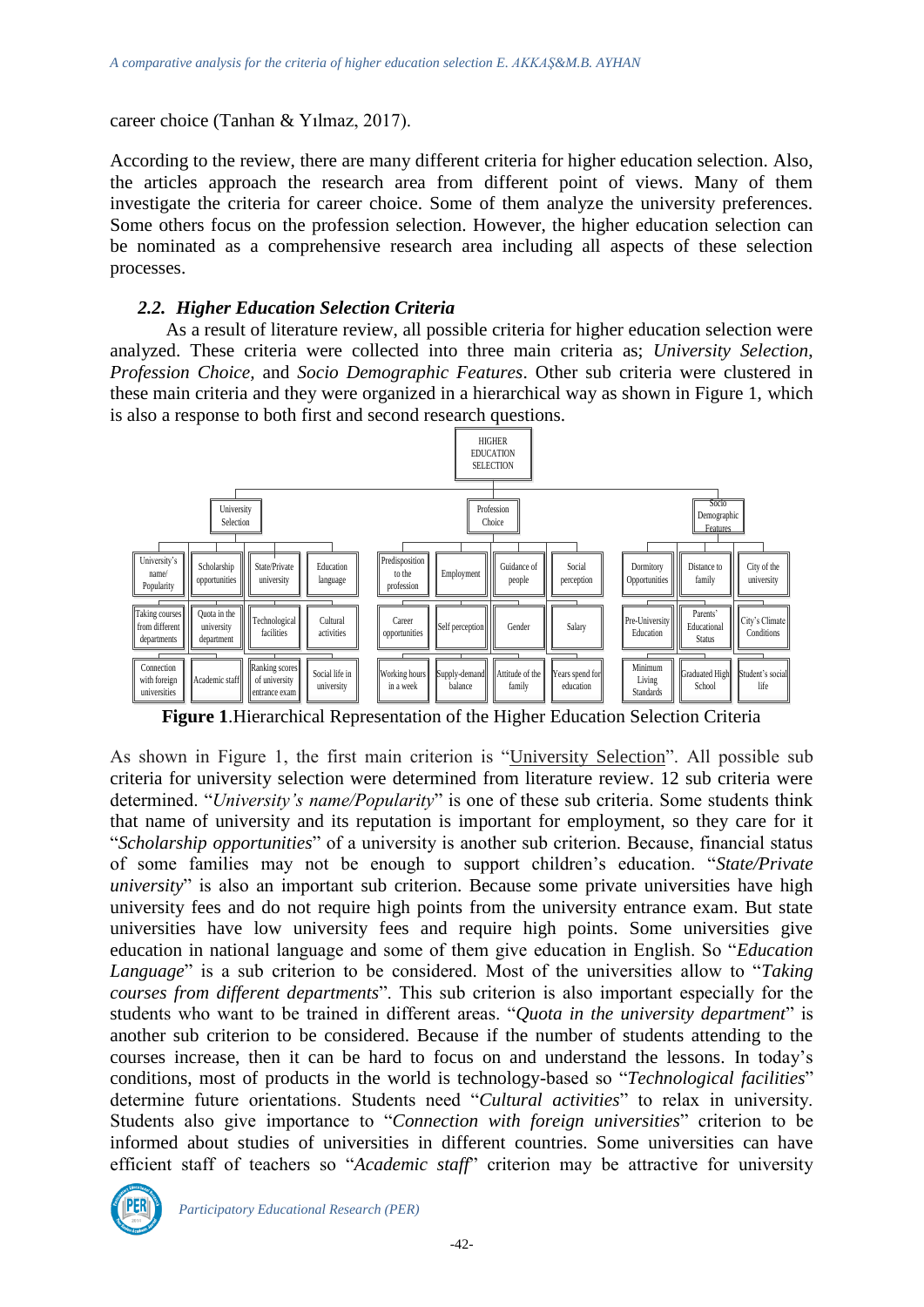selection. More preferred universities have higher scores in university exams. Hence, "*Ranking scores of university entrance exams*" criterion must be taken into consideration. "*Social life in university*" criterion represents social clubs, friend relationships.

The second main criterion is shown as "Profession Choice" in Figure 3.1. Related sub criteria were determined under it. "*Predisposition to the profession*" is one of the most important criteria. Because most of the people can succeed in a profession that they are interested in. "*Employment*" opportunities should be also considered. Some people prefer to behave like behaviour of people around or need experienced people's advices. This can be named as "*Guidance of people*". "*Social perception*" of someone can have a strong effect to determine the profession to be chosen. Everyone wants to make progress in his/her career. So "*Career opportunities*" is another important criterion. "*Self-perception*" is related to awareness of characteristics of him/herself and has influence in determining the profession. It can be considered that some professions are suitable for women and some professions are suitable for men. Therefore "*Gender*" criterion is also important. "*Salary*" has a big importance for decision of profession. Because money is the most important thing for the quality of life. Everyone wants to have less "*Working hours in a week*". It is also crucial to find work after university so "*Supply-demand balance*" of the profession and its job possibilities must be in available conditions. It means that, the demand of the profession should be at least greater than equal to the number of workers of that profession. "*Attitude of the family*" is about the responsibility to collect information about the professions and to help them identify these professions. "*Years spend for education*" is important for some people because different professions require different years for education. For example; it takes 6 years to study medicine in university. Beside this, law or teaching professions require 4 years of education in Turkey.

"Socio-Demographic Features" play an important role in higher education selection process. There are 9 sub criteria for this main criterion. A young teenager who graduates from high school often has to stay in dormitory during university education. So "*Dormitory opportunities*" is an important sub criterion for socio demographic features. Because staying away from family can be difficult for the student who is with an average age of 19 (Kılıç & Ayhan, 2011). "*Distance to family*" is also important because it may cause unhappiness and stress if the student is far away from his family. Going home frequently can also cause financial problems for student. In Turkey, high-rated universities are usually in Istanbul, Ankara or Izmir. Hence "*City of the university*" is needed to consider. If "*Pre-university education*" of the student has passed efficiently, s/he gets higher points from university entrance exams. Educated and conscious parents guide their children to choose the appropriate profession. This criterion can be named as "*Parent's educational status*". It is generally expected from students to prefer areas with milder climate conditions than cold places for education. So "*City's climate conditions*" is a significant criterion. The financial possibilities of students are limited and for this reason, "*Minimum living standards*" of city should be affordable for students. "*Graduated high school*" adds extra points to university entrance exam points in Turkey's educational system. If a student has an active social life, s/he gives more importance to "*Student's social life*" criterion.

### *2.3. Participants*

After all criteria were organized, a questionnaire was prepared based on the literature review and applied to a high school students in Istanbul in Turkey. This high school was selected due to its convenience to the researchers. One of the authors is a teacher at that high school. For international readers, the context of the study can be further mentioned by

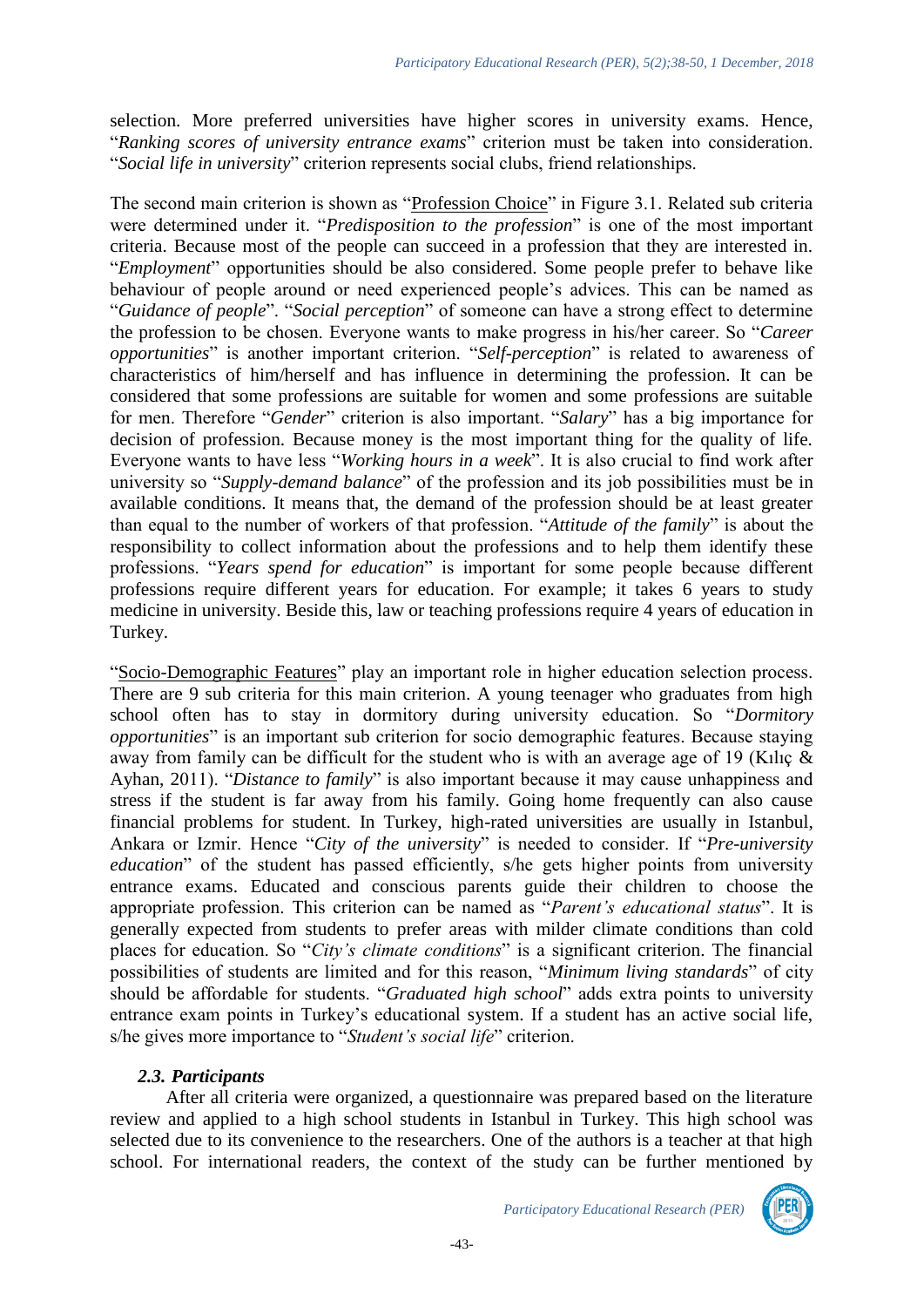explaining the high school education system and entrance to higher education system in more detail. In Turkey, high schools consist of four grades; from year 9 to year 12. At the end of  $12<sup>th</sup>$  grade, students take Higher Education Entrance exam. According to points they take from this exam, they can apply for different higher education programs. The students who take higher points have the priority to be placed to the most preferred departments. Since it is an important step for their life, the high schools generally provide a guidance service by a psychological consultancy and guidance teacher. However, since the number of students is high, this experienced teacher can usually focus on the guidance of  $12<sup>th</sup>$  grade students. On the other side the 9<sup>th</sup> grade students generally do not have this chance.

In order to respond to the third research question in this study, only the  $9<sup>th</sup>$  and  $12<sup>th</sup>$  grade students were selected to make the comparison of the criteria ranking. The survey consists questions about university selection, profession choice, socio demographic features, and their 33 sub criteria as mentioned above. The students were asked to score every sub criteria between 1 and 100. Then arithmetic mean was calculated for each sub criterion for both  $9<sup>th</sup>$ and  $12<sup>th</sup>$  grade students and shown in the Table 1 below.

Although the demographic characteristics of the participants asked on the questionnaire can be influential on students' profession selection, their demographic characteristics were not asked. This is because of the reason that, the participants were not analyzed individually. We took the average of their survey results to represent the result of grade's preference. That is, 204 questionnaires were performed by  $9<sup>th</sup>$  grade students but 186 of them were eligible. The results of these 186 eligible questionnaires were used to find out the  $9<sup>th</sup>$  grade's preference about higher education criteria. Similarly 154 out of 170 questionnaires were suitable to evaluate the  $12<sup>th</sup>$  grade's preference about these criteria. However, this study can be enhanced by analyzing the demographic characteristic of participants to make individual analysis for higher education selection in further studies.

### *2.4. Data Analysis & Findings*

After the questionnaires were analyzed, the average score of  $j<sup>th</sup>$  sub criterion under  $i<sup>th</sup>$  main criterion for 9<sup>th</sup> grade students ( $A<sub>Cii</sub>$ ) is calculated as follows. For example; to find  $A_{C_{1,1}}$  for 9<sup>th</sup> grade students, all scores given for "university name/ popularity" criterion were summed up and divided by 186 which is the total number of meaningful questionnaires performed by  $9<sup>th</sup>$  grade students and found as in Equation 1;

$$
A_{C_{1,1}} = 75.652 \tag{1}
$$

 $A_{C_{1,1}}$ : Average score for "university's name/popularity" sub criterion under "university" selection" main criterion for  $9<sup>th</sup>$  grade students.

Similarly  $B_{c_{1,1}}$  was calculated for 12<sup>th</sup> grade students in the same way and found as in Equation 2;

$$
B_{C_{1,1}} = 81.672 \tag{2}
$$

 $B_{C_{1,1}}$ : Average score for "university's name/popularity" sub criterion under "university" selection" main criterion for  $12<sup>th</sup>$  grade students.

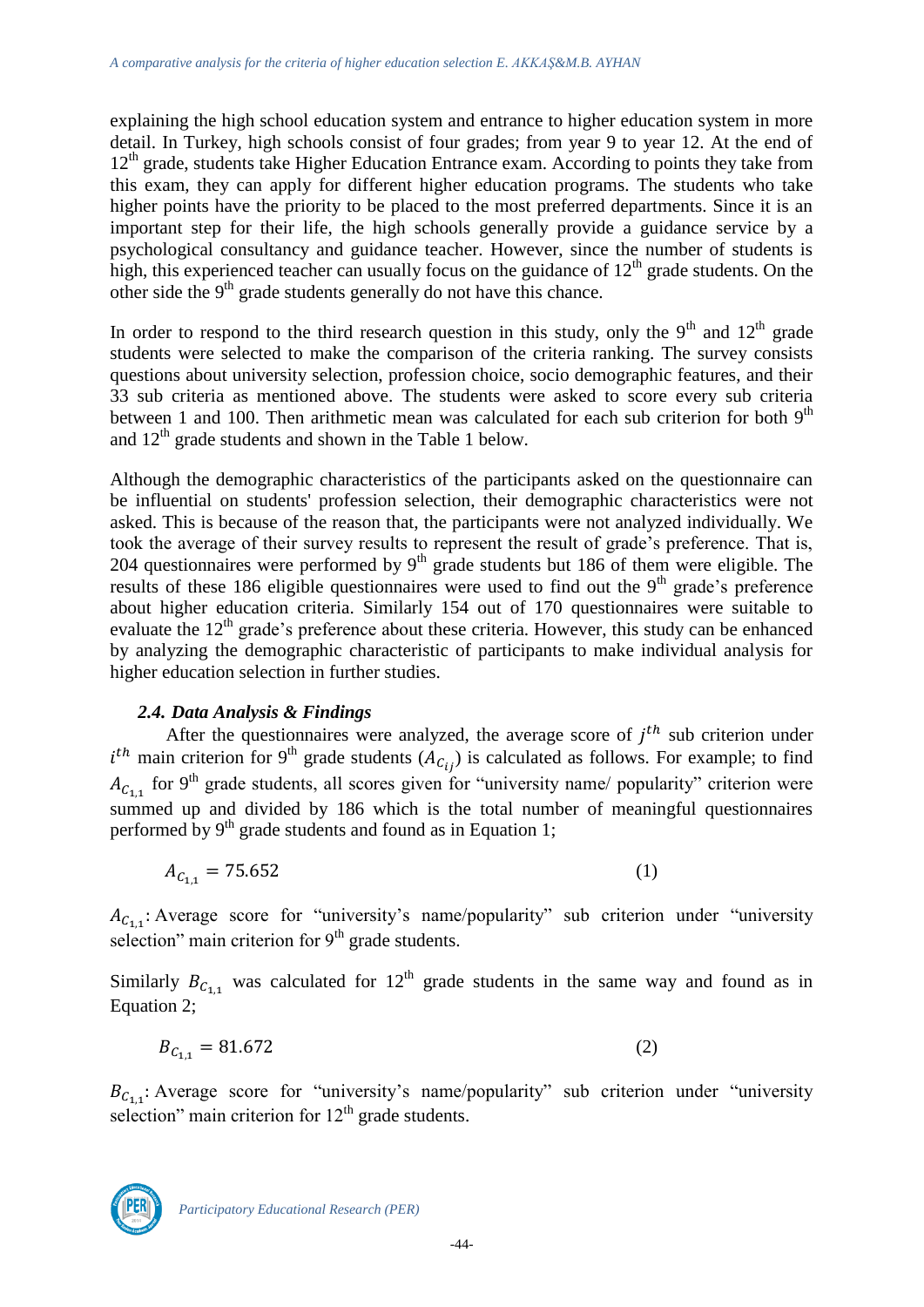| <b>Main</b><br>Criteria                   | <b>THERE I</b> Tryented Scores of each sub-effection for both<br>Sub Criteria | $\frac{1}{2}$<br><b>Average Scores for 9th</b><br>Grades $(A_{C_{i,j}})$ | $\epsilon$ <sup>1</sup> auc beauches<br><b>Average Scores for</b><br>12 <sup>th</sup> Grades ( $B_{C_{i,j}}$ ) |
|-------------------------------------------|-------------------------------------------------------------------------------|--------------------------------------------------------------------------|----------------------------------------------------------------------------------------------------------------|
| UNIVERSITY SELECTION (C1)                 | University's name/popularity $(C_{1,1})$                                      | 75.652                                                                   | 81.672                                                                                                         |
|                                           | Scholarship opportunities $(C_{1,2})$                                         | 72.663                                                                   | 75.695                                                                                                         |
|                                           | State-private university $(C_{1,3})$                                          | 61.315                                                                   | 74.219                                                                                                         |
|                                           | Education language $(C_{1,4})$<br>Taking courses from different departments   | 79.989                                                                   | 76.680                                                                                                         |
|                                           | $(C_{1,5})$                                                                   | 70.624                                                                   | 70.414                                                                                                         |
|                                           | Quota in the university department $(C_{1,6})$                                | 63.878                                                                   | 59.039                                                                                                         |
|                                           | Technological facilities $(C_{1,7})$                                          | 85.348                                                                   | 77.859                                                                                                         |
|                                           | Cultural activities $(C_{1,8})$                                               | 83.519                                                                   | 72.117                                                                                                         |
|                                           | Connection with foreign universities $(C_{1,9})$                              | 82.613                                                                   | 76.789                                                                                                         |
|                                           | Academic staff $(C_{1,10})$<br>Ranking scores of university entrance exams    | 89.414                                                                   | 91.305                                                                                                         |
|                                           | $(C_{1,11})$                                                                  | 87.144                                                                   | 84.797                                                                                                         |
|                                           | Social life in university $(C_{1,12})$                                        | 81.613                                                                   | 79.984                                                                                                         |
|                                           | Predisposition to the profession $(C_{21})$                                   | 93.039                                                                   | 92.055                                                                                                         |
|                                           | Employment $(C_{2,2})$                                                        | 75.840                                                                   | 75.109                                                                                                         |
| PROFESSION CHOICE (C <sub>2</sub> )       | Guidance of people $(C_{2,3})$                                                | 40.950                                                                   | 41.258                                                                                                         |
|                                           | Social perception $(C_{2,4})$                                                 | 44.050                                                                   | 46.492                                                                                                         |
|                                           | Career opportunities $(C_{2.5})$                                              | 78.746                                                                   | 72.422                                                                                                         |
|                                           | Self-perception $(C_{2,6})$                                                   | 65.328                                                                   | 64.266                                                                                                         |
|                                           | Gender $(C_{2.7})$                                                            | 45.088                                                                   | 50.359                                                                                                         |
|                                           | Salary $(\mathcal{C}_{2,8})$                                                  | 78.685                                                                   | 70.758                                                                                                         |
|                                           | Working hours in a week $(C_{2,9})$                                           | 78.337                                                                   | 75.375                                                                                                         |
|                                           | Supply-demand balance $(C_{2,10})$                                            | 71.796                                                                   | 70.633                                                                                                         |
|                                           | Attitude of the family $(C_{2,11})$                                           | 64.481                                                                   | 55.914                                                                                                         |
|                                           | Years spent for education $(C_{2,12})$                                        | 62.834                                                                   | 60.688                                                                                                         |
|                                           | Dormitory opportunities $(C_{3.1})$                                           | 81.155                                                                   | 72.188                                                                                                         |
|                                           | Distance to family $(C_{3,2})$                                                | 64.840                                                                   | 55.789                                                                                                         |
| <b>SOCIODEMOGRAPH</b><br>FEATURES $(C_3)$ | City of the university $(C_{3,3})$                                            | 81.475                                                                   | 83.531                                                                                                         |
|                                           | Pre-university education $(C_{3,4})$                                          | 74.818                                                                   | 71.219                                                                                                         |
|                                           | Parent's educational status $(C_{3,5})$                                       | 44.674                                                                   | 38.141                                                                                                         |
|                                           | City's climate conditions $(C_{3,6})$                                         | 48.381                                                                   | 48.742                                                                                                         |
|                                           | Minimum living standard of city $(C_{3,7})$                                   | 57.199                                                                   | 53.227                                                                                                         |
|                                           | Graduated high school $(C_{3,8})$                                             | 75.088                                                                   | 58.867                                                                                                         |
|                                           | Student's social life $(C_{3,9})$                                             | 81.796                                                                   | 71.094                                                                                                         |

**Table 1.** Average scores of each sub-criterion for both 9<sup>th</sup> and 12<sup>th</sup> grade students

According to averaged scores of each sub criterion, the weights of each main criterion were given in Table 2. For example, the weights of "University Selection" main criteria were calculated for  $9<sup>th</sup>$  and  $12<sup>th</sup>$  grade students as in Equation 3 and Equation 4, respectively.

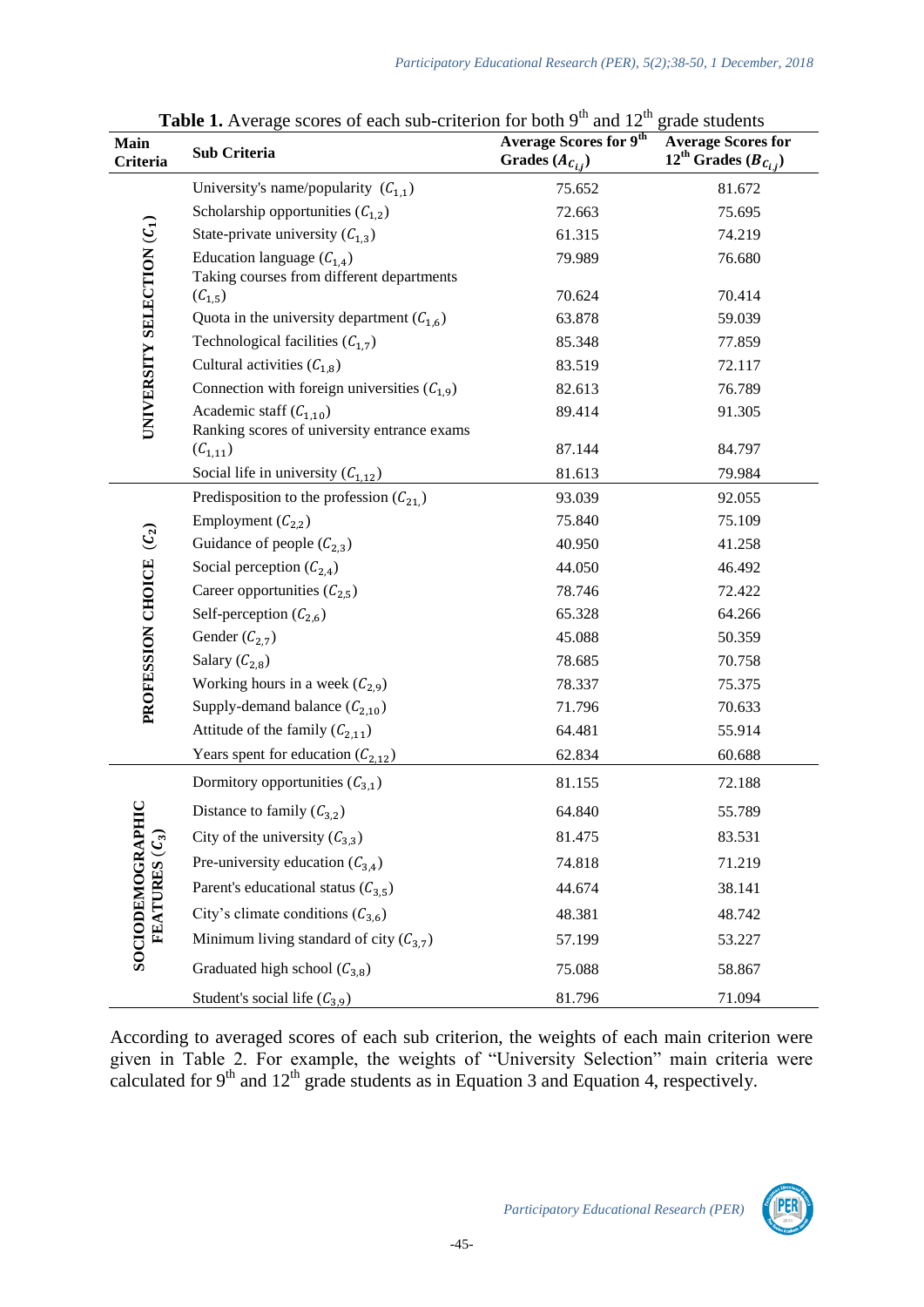*A comparative analysis for the criteria of higher education selection E. AKKAŞ&M.B. AYHAN*

| <b>Main Criteria</b>                            | <b>Weights for 9th Grade</b><br>Students' ( $WA_{C_i}$ ) (%) | <b>Weights for 12th Grade Students'</b><br>$(WB_{C_i})(\%)$ |  |  |
|-------------------------------------------------|--------------------------------------------------------------|-------------------------------------------------------------|--|--|
| University Selection ( $C_1$ )                  | 39.86                                                        | 40.94                                                       |  |  |
| Profession Choice $(\mathcal{C}_2)$             | 34.12                                                        | 34.48                                                       |  |  |
| Socio Demographic Features<br>$(\mathcal{C}_3)$ | 26.02                                                        | 24.58                                                       |  |  |
| Total                                           | 100.00                                                       | 100.00                                                      |  |  |

$$
WA_{C_1} = \frac{\sum_{j=1}^{12} Ac_{1j}}{\sum_{j=1}^{12} Ac_{1j} + \sum_{j=1}^{12} Ac_{2j} + \sum_{j=1}^{9} Ac_{3j}} * 100 = (75.652 + 72.663 + ... + 81.613)
$$

 $\frac{(73.632 + 72.663 + ... + 81.613) + (93.039 + 75.840 + ... + 62.834)^{+ (81,155 + 64,840 + ... + 81,796)}}{8} = 39.86\%$  (3)

$$
WB_{C_1} = \frac{\sum_{j=1}^{12} B_{C_{1j}}}{\sum_{j=1}^{12} B_{C_{1j}} + \sum_{j=1}^{12} B_{C_{2j}} + \sum_{j=1}^{9} B_{C_{3j}}} * 100 =
$$
  
\n(81.672+75.695+...+79.984)  
\n(81.672+75.695+...+79.984)  
\n(81.672+75.695+...+79.984)

 $WA_{C_1}$ : Weight of "University Selection" main criteria for 9<sup>th</sup> Grade Students

 $W_{c}$ : Weight of "University Selection" main criteria for 12<sup>th</sup> Grade Students

As seen in Table 2, weights for main criteria have similar percentages for 9th and 12th grade students. University selection criterion's weight is 39.86%, profession choice criterion's weight is 34.12%, and socio demographic features criterion has a weight of 26.02% for  $9<sup>th</sup>$ grade students. On the other side, university selection criterion's weight is 40.94%, profession choice has a weight of 34.48%, and finally socio demographic features criterion has 24.58% for  $12<sup>th</sup>$  grade students. The weights of criteria are close to each other for different two grades. One of the reasons for this is that it takes a long time to change ideas. Therefore  $9<sup>th</sup>$  class students will be  $12<sup>th</sup>$  grade after three years and still continue to high school. Three years may be thought a short time to have fundamental changes of ideas. Another reason of having close weights for the main criteria can be influencing by each other's ideas during decision making process, because all students are in the same school. If we examine the weights of main criteria particularly, it is noticed that "university selection" is the most important criterion. Second important criterion is "profession choice" and the last one is "socio-demographic features". These results are in the same rank both for  $9<sup>th</sup>$  and  $12<sup>th</sup>$  grade students. Students think they can progress in career after deciding university according to socio demographic characteristics. They want to enter a good university firstly. Because university is the first step and focus point of career aim after graduating high school. So it can be said they give more importance to university selection.

In order to rank the sub criteria weights both for  $9<sup>th</sup>$  and  $12<sup>th</sup>$  grade students, it is better to take 5 sub criteria which have the highest averaged scores in every main criterion according to Table 1.

5 sub criteria with the highest averaged scores were listed for each main criterion in decreasing order, according to Table 1 for  $9<sup>th</sup>$  and  $12<sup>th</sup>$  grade students. Then, weights of the sub criteria were calculated for each sub criteria and shown in Table 3.



*Participatory Educational Research (PER)*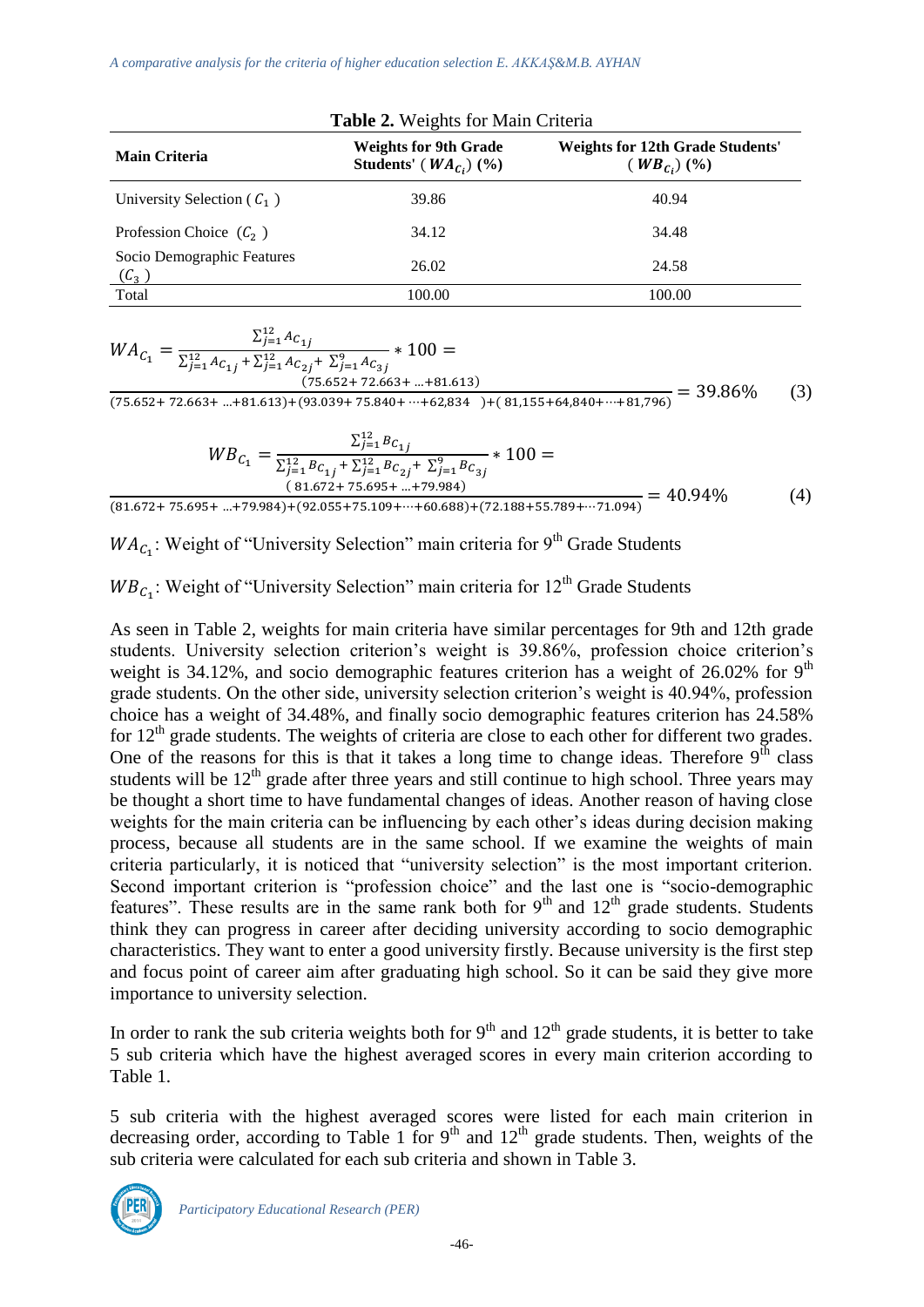|                                          |                         | 9 <sup>th</sup> Grade Students                                        |               | 12 <sup>th</sup> Grade Students |                                                                       |               |                 |
|------------------------------------------|-------------------------|-----------------------------------------------------------------------|---------------|---------------------------------|-----------------------------------------------------------------------|---------------|-----------------|
| Main                                     | Rank                    |                                                                       |               | Weight                          |                                                                       |               | Weight          |
| Criteria                                 |                         | Sub criteria                                                          | <b>Scores</b> | $(WA_{C_{ii}})$                 | Sub Criteria                                                          | <b>Scores</b> | $(WB_{C_{ij}})$ |
|                                          |                         |                                                                       |               | $(\%)$                          |                                                                       |               | $(\%)$          |
| SELECTION (C1<br>UNIVERSITY              | $\mathbf{1}$            | Academic<br>Staff $(C_{1.10})$                                        | 89.414        | 9.58                            | Academic Staff $(C_{1,10})$                                           | 91.305        | 9.92            |
|                                          | $\overline{2}$          | Ranking Scores of<br><b>University Entrance</b><br>Exams $(C_{1,11})$ | 87.144        | 9.33                            | Ranking Scores of<br><b>University Entrance</b><br>Exams $(C_{1,11})$ | 84.797        | 9.21            |
|                                          | $\overline{\mathbf{3}}$ | Technological<br>Facilities $(C_{1,7})$                               | 85.348        | 9.14                            | University's<br>Name/Popularity<br>$(C_{1,7})$                        | 81.672        | 8.87            |
|                                          | $\overline{\mathbf{4}}$ | Cultural Activities<br>$(C_{1,8})$                                    | 83.519        | 8.94                            | Social Life in University<br>$(C_{1,12})$                             | 79.984        | 8.69            |
|                                          | 5                       | Connection with<br>Foreign Universities<br>$(C_{1,9})$                | 82.613        | 8.85                            | <b>Technological Facilities</b><br>$(C_{1,7})$                        | 77.859        | 8.46            |
| <b>CAREER CHOICE</b>                     | $\mathbf{1}$            | Predisposition to the<br>Profession $(C_{2,1})$                       | 93.039        | 11.64                           | Predisposition to the<br>Profession $(C_{2,1})$                       | 92.055        | 11.87           |
|                                          | $\boldsymbol{2}$        | <b>Career Opportunities</b><br>$(C_{25})$                             | 78.746        | 9.85                            | Working Hours in a<br>Week $(C_{2,9})$                                | 75.375        | 9.72            |
| $\mathcal{C}$                            | $\mathbf{3}$            | Salary $(C_{2,8})$                                                    | 78.685        | 9.85                            | Employment $(C_{2,2})$                                                | 75.109        | 9.69            |
|                                          | $\overline{\mathbf{4}}$ | Working Hours in a<br>Week $(C_{2,9})$                                | 78.337        | 9.80                            | <b>Career Opportunities</b><br>$(C_{2,5})$                            | 72.422        | 9.34            |
|                                          | 5                       | Employment $(C_{2,2})$                                                | 75.840        | 9.49                            | Salary $(C_{1,10})$                                                   | 70.758        | 9.13            |
| <b>SOCIO DEMOGRAPHIC</b><br>FEATURES (C3 | $\mathbf{1}$            | Student's Social<br>Life $(C_{3.9})$                                  | 81.796        | 13.42                           | City of the University<br>$(C_{3,3})$                                 | 83.531        | 15.11           |
|                                          | $\boldsymbol{2}$        | City of the<br>University $(C_{3,3})$                                 | 81.475        | 13.37                           | Dormitory<br>Opportunities $(C_{3.1})$                                | 72.188        | 13.06           |
|                                          | $\mathbf{3}$            | Dormitory<br>Opportunities $(C_{3.1})$                                | 81.155        | 13.32                           | Pre-University<br>Education $(C_{3,4})$                               | 71.219        | 12.88           |
|                                          | $\overline{\mathbf{4}}$ | Graduated High<br>School $(C_{3,8})$                                  | 75.088        | 12.32                           | <b>Student's Social Life</b><br>$(C_{3,9})$                           | 71.094        | 12.86           |
|                                          | $\sqrt{5}$              | Pre-University<br>Education $(C_{3,4})$                               | 74.818        | 12.28                           | <b>Graduated High School</b><br>$(C_{3.8})$                           | 58.867        | 10.65           |

**Table 3.**Weights and ranking of sub criteria for  $9<sup>th</sup>$  and  $12<sup>th</sup>$  grade students

For example weight of "Academic Staff" sub criterion for 9<sup>th</sup> grade students ( $WA_{C_{1,10}}$ ) was calculated as in Equation 5.

$$
WA_{C_{1,10}} = \frac{A_{C_{11}}}{\sum_{j=1}^{12} A_{C_{1j}}} = \frac{89.414}{75.652 + 72.663 + \dots + 81.613} * 100 = 9.58\% \tag{5}
$$

Similarly, weight of "Academic Staff" sub criterion for  $12<sup>th</sup>$  grade students ( $W B_{C_{1,10}}$ ) was calculated as in Equation 6.

$$
WA_{C_{1,10}} = \frac{A_{C_{11}}}{\sum_{j=1}^{12} A_{C_{1j}}} = \frac{91.305}{81.672 + 75.695 + \dots + 79.984} * 100 = 9.92\%
$$
 (6)

As seen in Table 3, there are significant differences among ranking of sub-criteria for each main criterion. For example, for "University Selection" main criterion  $(C_1$ ), first two sub

*Participatory Educational Research (PER)*

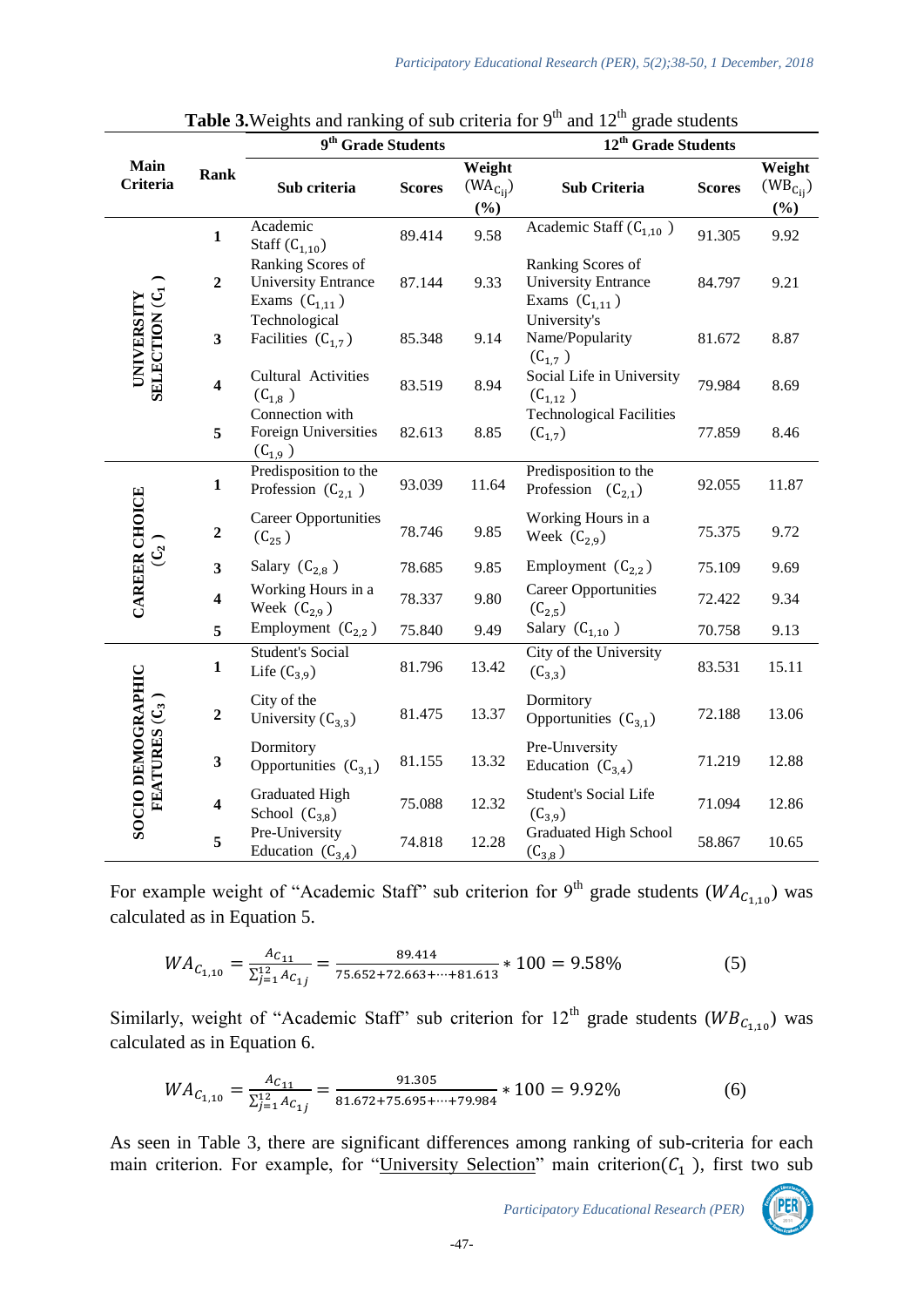criteria ranking are same for  $9<sup>th</sup>$  and  $12<sup>th</sup>$  grade students. It can be understood that students pay attention to *Academic Staff* and *Ranking Scores of University Entrance Exams* more than other sub criteria. The order of sub criteria changes after these two sub criteria. For  $9<sup>th</sup>$  grade students, the ranking of the criteria is *Technological Facilities*, *Cultural Activities,* and *Connection with Foreign Universities*. For 12<sup>th</sup> grade students, the ranking of the criteria is *University's Name/Popularity*, *Social Life in University,* and *Technological Facilities*.

For "Profession Choice" main criterion  $(C_2)$ , *Predisposition to the Profession* is ranked first by both 9th and 12th grade students. The ranking of the sub criteria continues as *Career Opportunities*, *Salary*, *Working Hours in a Week,* and *Employment* for 9 th grade students. However sub-criteria ranking for 12<sup>th</sup> grade students continues as, *Working Hours in a Week*, *Employment, Career Opportunities,* and *Salary*. All five sub criteria are same for both 9<sup>th</sup> and  $12<sup>th</sup>$  grade students. However, the ranking is different.

Finally when the third main criterion "Socio Demographic Features"  $(C_3$  ) is analyzed, it can be seen clearly that all sub criteria are same for  $9<sup>th</sup>$  and  $12<sup>th</sup>$  grade students but ranking is different from each other. For 9<sup>th</sup> grade students, the ranking of the sub criteria is; *Student's Social Life*, *City of the University*, *Dormitory Opportunities*, *Graduated High School,* and *Pre-University Education*. On the other side, for the 12<sup>th</sup> grade students the ranking becomes; *City of the University*, *Dormitory Opportunities*, *Pre-University Education, Student's Social Life, and Graduated High School*. As a result of this analysis, depending on the different values and thoughts of high school students with different ages, the ranking of criteria can differ while considering the higher education selection process.

### **4. Conclusion**

Career choice is one of the most important steps of a human being. In order to select the most proper profession, the individuals should decide which higher education program to attend. However, selecting the appropriate higher education is not straightforward especially for the teenagers. They should consider some criteria while selecting the higher education. In the literature, there are plentiful of different criteria considering higher education selection. However, as far as reviewed, there is not a comprehensive study encompassing many of these criteria in a hierarchical manner.

Therefore, one of the main contributions of this article is to provide a structural analysis of different criteria. According to the literature review and field analysis, thirty three criteria were found to be important and classified in three main criteria as named; "University Selection", "Profession Choice", and "Socio Demographic Features". Then in order to find the relative weights of these main and sub criteria a questionnaire was prepared and applied to a high school in Istanbul. The questionnaires were replied both by 9th and 12th grade students. They were asked to score every sub criterion between 1 and 100 for each main criterion. Depending on their scores, the weights of main criteria were calculated. In addition, for each main criterion, five sub criteria which have the highest averaged scores were taken and their relative weights were also calculated.

As another contribution of this study, the weights of main and sub criteria with respect to 9th and 12th grade students were calculated separately. Hence, the ranking of the criteria differs according to different grades. By comparing the weights and ranking of higher education selection criteria due to different grades, it can be inferred that, values and judgement of students can change according to their age and grade at high school.

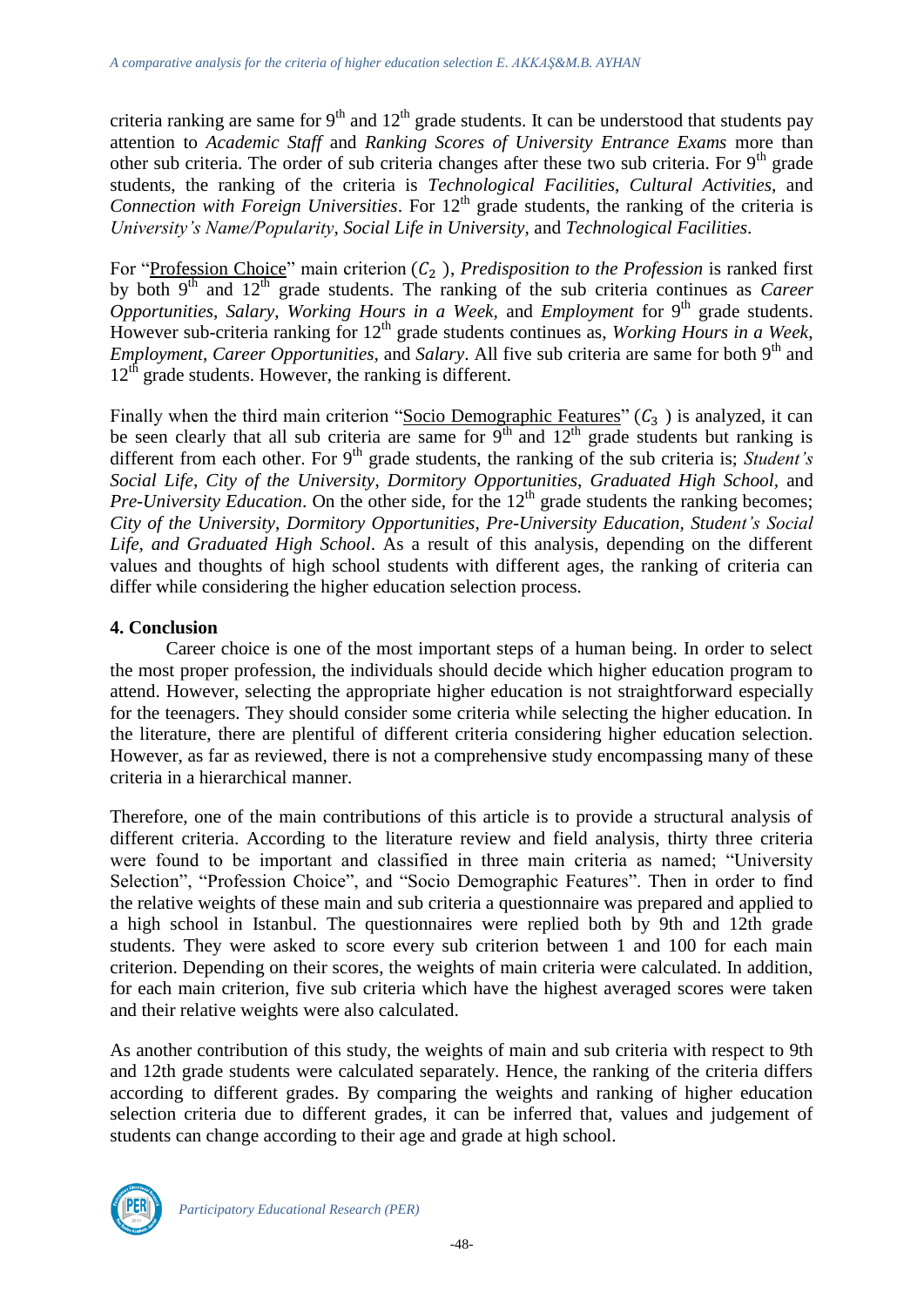In conclusion, by performing this study, the research questions posed at the beginning of the study were answered. The important criteria for higher education selection were determined. These 33 criteria were represented as a hierarchical structure under three main criteria. In addition, it was found out that, weights of criteria for  $9<sup>th</sup>$  grade students were different from the weights of criteria for  $12<sup>th</sup>$  grade students. This result implies that, according to their age and different grades, the students' preferences change during their adolescence period regarding the higher education selection. By the help of this study, the importance of guidance service to the students is highlighted. Because, if the students can consult their counselling teachers, they can be directed more correctly. Moreover, by analyzing the criteria weights and average scores, the universities in Turkey can be aware of which criteria are important for high school students. Hence, they can re-organize themselves and try to attract the students' attention according to these criteria.

Although this study releases a comprehensive analysis about the higher education selection criteria, it can be enhanced in further studies. The literature can be searched by using different e-databases and including studies published by the foreign scholars. By performing a comparison analysis, we can detect different higher education selection criteria between various cultures. Similarly, the demographic characteristic of the participants can also be analyzed and compared. So that, we can find out if there is a significant difference between the students with different demographic characteristic regarding the higher education selection criteria.

On the other hand, by applying some mathematical technics, the study can be improved. For example, weights of the main and sub criteria can be calculated more precisely by using one of the multi-criteria decision making methods (i.e. Analytical Hierarchy Process). In addition consistency analysis can be done for the preference ranking of the students. Moreover, depending on this consistency analysis, another study can be performed to check the consistencies of different grade students.

### **Acknowledgments**

The authors would like to acknowledge the voluntary participation from the high school students for the questionnaires performed

#### **Author Contributions**

Emine AKKAŞ and Mustafa Batuhan AYHAN contributed to the design of the methodology. Emine AKKAŞ performed the questionnaires, collected, and analyzed the data. Emine AKKAŞ and Mustafa Batuhan AYHAN contributed to the writing of the paper.

### **References**

- Altun, İ. (2000, March). *Personal values of Kocaeli school of health students and factors*  affecting occupation selections. Paper presented at 1<sup>st</sup> International & 8<sup>th</sup> National Nursing Congress*,* Antalya, Turkey.
- Ayhan, M. B. and Atsay, F. (2011, May). *Comparative analysis of prioritization of preference criteria for higher education*.Paper presented at 1st International Higher Education Congress: New Trends and Issues, (pp. 1724-1731), Istanbul.
- Bem, D. J. (1972). Self-Perception Theory. In L. Berkowitz (Ed.). *Advances in Experimental Social Psychology,* 6. 1-62. New York: Academic Press.
- Çelik, N. and Üzmez, U. (2014). Evaluation of university students' affecting factors choice of profession. *Electronic Journal of Occupational Improvement and Research,* 2(1), 94- 105.